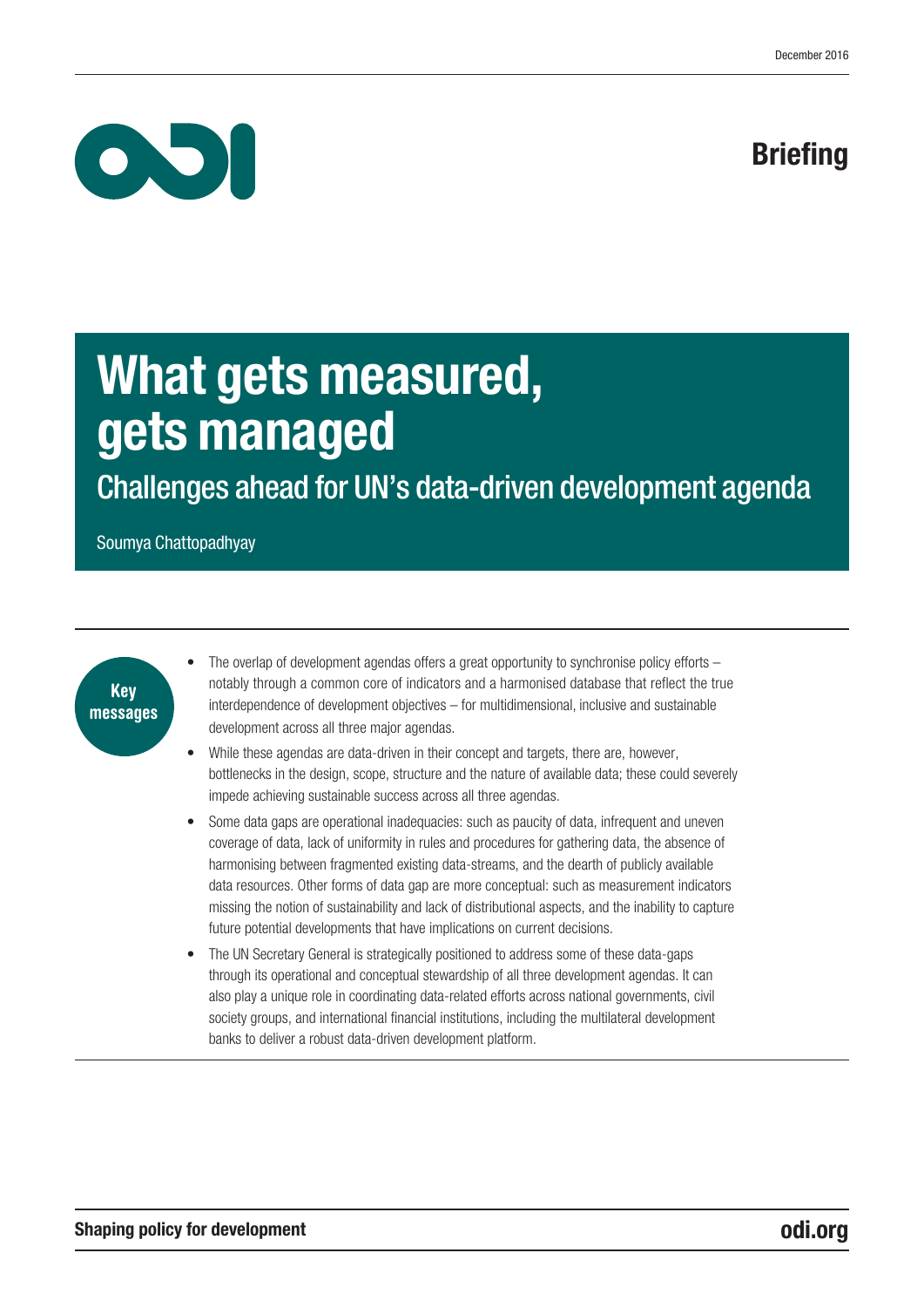## 1. Introduction

*'It is a capital mistake to theorise before one has data.' —*Sir Arthur Conan Doyle

The United Nations (UN) has led the international community during 2015–2016 through landmark summits in an effort to set a coherent and comprehensive global development agenda that emphasises broad socio-economic development, is environmentally sustainable, and is inclusive in the distribution of the gains – including for those most vulnerable to and marginalised by humanitarian disasters. In this scheme, the Sustainable Development Goals (SDGs) provide an overarching and potentially unifying development framework.The agreement at 2015 United Nations Framework Convention on Climate Change (UNFCCC) Conference of Parties (COP21) – (Paris Agreement) and the World Humanitarian Summit (WHS) in Istanbul complement the SDGs by targeting particular facets of the comprehensive development pathways.

In effect, the fortunes of this triumvirate of development agendas are closely tied to one another: each agenda will only succeed if the other two are also successful. Their overlapping pathways create opportunities for complementarities in their building blocks and policy approaches. But these interlinkages are also a source of tension, conflicting approaches and competing priorities in the sequencing of policies. Most significantly, their interdependence implies that failure to achieve one will invariably impede the chances of sustainable success for the other agendas.

In this paper, we focus on data challenges that need to be addressed to implement successfully all three agendas individually and collectively. We look beyond the data gaps to concerns of data sufficiency, data suitability, and the conceptual blind-spots inherent in some of the chosen/ short-listed measurement metrics and indicators that could hamper achieving the intended development outcomes. We highlight some main concerns rather than attempting to provide an exhaustive list of data gaps.

## 2. Data-centric development agendas 2.1 Data needs of individual agendas

Data systems form an integral component in driving policies and practices in the envisaged development process. While the centrality of data in successful development processes has been well-documented (UN, 2008; United Nations Development Programme (UNDP), 2009; Sustainable Development Solutions Network, 2015; UN, 2016a), the use of data by the international community in the past has consistently fallen short when setting priorities, designing implementation strategies and policies, and evaluating outcomes. The SDGs and the Paris Agreement have rightly highlighted the importance of investing in good information (and the capacity to generate and use it within countries) in order to determine existing benchmarks, set appropriate targets, monitor progress, inform interventions and hold actors to account.

The SDGs set an ambitious agenda for the 15-year period with 17 goals and 169 targets to be pursued by countries of all income levels. They reflect a new consensus on fundamental development challenges that require action at national and global levels, from eradicating poverty and tackling extreme inequalities, to finding more environmentally sustainable routes to growth, creating decent jobs, and building peaceful societies (UN, 2014).

Each of the 17 SDGs is backed by a quantifiable and verifiable set of indicators detailing both the existing levels and intended targets (UN, 2016b). An elaborate and ongoing process orchestrated by the UN Statistics Commission working with the Inter-agency Expert Group on SDG Indicators (IAEG-SDGs) has developed an initial set of 230 global indicators presented in three separate tiers of importance to monitor SDG goals and targets (United Nations Economic and Social Council, Statistical Commission, 2016). Moreover, SDG 17 explicitly seeks to foster a 'Data Revolution' – to create a comprehensive and systematic indicator framework that includes improved data capacity, monitoring and accountability.

In similar ways, the Paris Agreement relies on data and data-based systems in pursuit of its goals. Routine reporting of verifiable data is key to this development agenda, with an emphasis on emissions reporting, climate action taken, and support received. There is a call for a data-driven understanding of the vulnerabilities to the impacts of climate change to support both mitigation and adaptation initiatives – from a global level through to disaggregated local levels.

The WHS agenda, through a set of five core responsibilities, is targeted towards those facing humanitarian crises through effective aid and their inclusion in the development process. But unlike the formal negotiation-based agreements that form the basis for the UN-SDGs and the COP21 arrangements, the WHS was informal by design and used a wide consultative process involving over 23,000 global stakeholders to map out 32 core commitments that are fairly broad and not yet based on distinct set of metrics. As part of this broad-based informal approach, the WHS attempts to group together prominent but fragmented data of humanitarian actors through a number of individual and collective data initiatives, including the launch of the Humanitarian Data Centre in The Hague – but without yet specifying an exact mechanism of shortlisting or streamlining the indicators to be used. Moreover, the agenda does not yet have an explicit monitoring framework in the way that the other two development agendas do; it relies on a tapestry of self-monitoring mechanisms across governments, NGOs, and institutions.1 We however anticipate that the WHS agenda will eventually formalise its data systems and structures to identify those in need, the nature and extent of their needs, and the monitoring and tracking of assistance delivery mechanisms. To that end, the UN Secretary General has proposed the creation of an online Platform for Action, Commitments and Transformation (PACT) that is intended to be "a dynamic advocacy tool for all stakeholders in their efforts to advance the Agenda

1. Details of the existing data and monitoring mechanisms are at<http://www.agendaforhumanity.org/>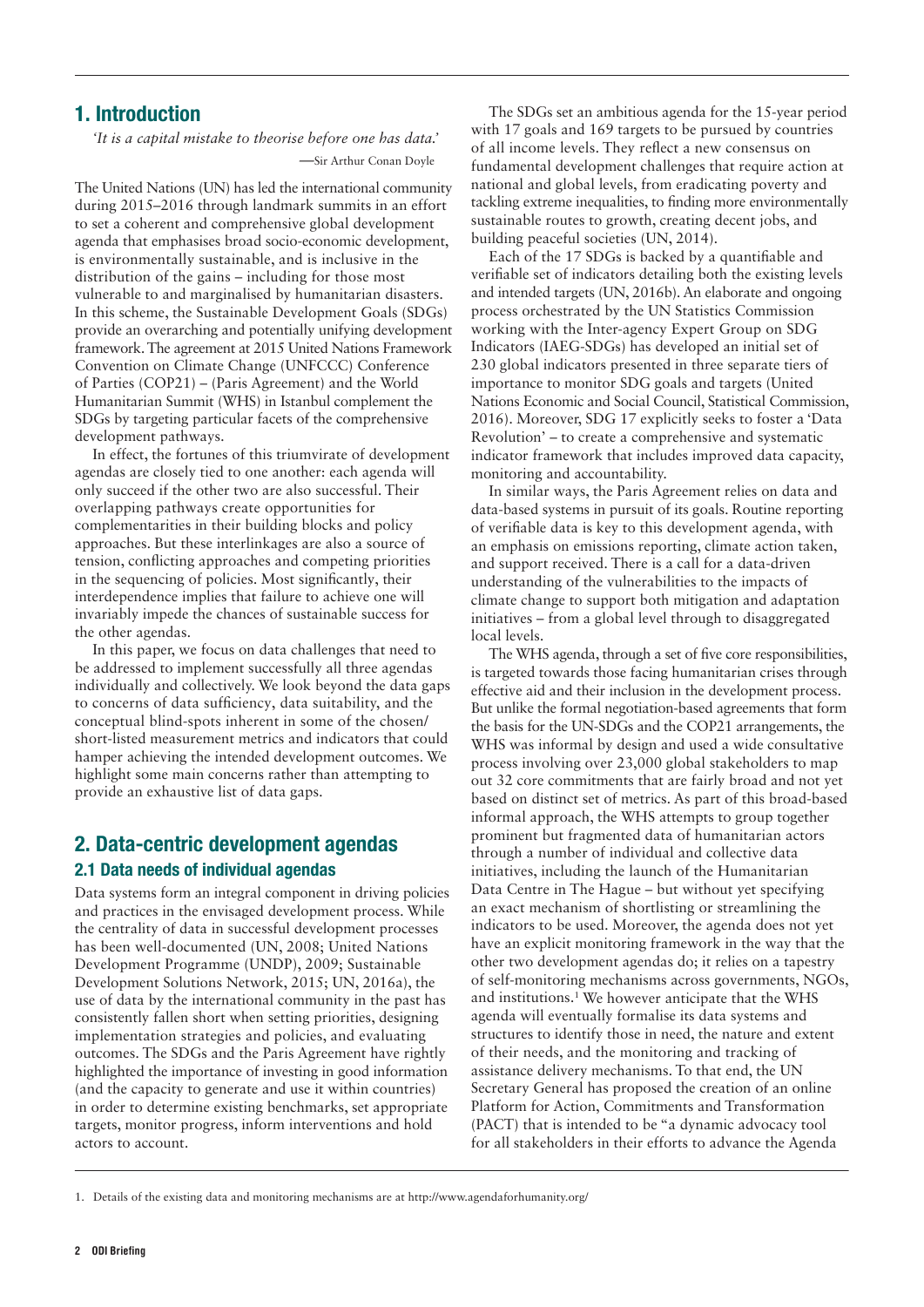for Humanity and the commitments made at the Summit and to foster new commitments and partnerships".2

#### 2.2 Data needs of overlapping agendas

In addition to the separate data needs of each of these three agendas, the overlap between them is reflected in the measurement metrics across the agendas – in determining existing benchmarks, in setting desired and achievable targets, and in monitoring the transition process. For instance, the objective to 'take urgent action to combat climate change and its impacts' (SDG 13) is central to overall climate agenda. Similarly, the seven Tier I indicators of SDG 13 (already established) and the Tier II and III measures (yet to be finalised) could be key to setting the benchmarks and targets, and tracking progress in delivering Intended Nationally Determined Contributions (INDCs) within the Paris Agreement framework.3 In addition, goals to extend access to clean energy (SDG 7); decent work and economic growth (SDG 8); industry, innovation and infrastructure (SDG 9); sustainable cities and communities (SDG 11); and responsible consumption and production (SDG 12) also have direct policy and measurement links to the climate agenda.

It is more difficult to trace the direct overlap between WHS and the other two agreements primarily because the WHS is different in structure. The WHS is so far being driven by a series of decentralised initiatives, with some of them directed towards creating data platforms. As a consequence, the data needs are also not centralised. Hence it is premature to discern the extent of direct overlap in the metrics between WHS and the other agendas.

Nonetheless, the overlap of objectives is quite evident. WHS core commitment area 3 to 'leave no one behind' is identical to the broad overall outlook across multiple SDGs, although WHS focuses on those in need of humanitarian assistance in conflict situation and fragile states where needs are more intense than those chronically underserved. It further narrows it focus on displaced population – both internally and those across borders (refugees), whereas the SDGs include the developmental needs of entire populations. In addition, the aim of WHS to empower women and girls to participate in decision-making fully and equally at all levels, and to protect them against gender-based violence, closely resembles the targets for SDG 5 (that is, 'Achieve gender equality and empower all women and girls').

Similarly, the WHS goal to provide safe, inclusive, quality and free education so that no child or young person misses out on school because of a crisis also mirrors SDG 4 that seeks to ensure free, equitable and quality primary and secondary education to boys and girls universally – with some appropriate indicators already adopted, and others being developed. SDG 16, which sets the goal of promoting peaceful and inclusive societies for sustainable development, providing access to justice for all and building effective, accountable and inclusive institutions, reflects the entire WHS agenda and in particular closely resembles the WHS

commitment area 1: 'Political leadership to prevent and end conflicts'.

There is also interdependence between climate agenda and WHS: climate change has already triggered new sources of vulnerability, creating new forms of stress, loss of livelihoods and economic security, migration and depravation. Meeting the climate-change agenda – through both mitigation and adaptation – will play a critical role in the attempt of the global community to meet WHS commitments. The United Nations Office for the Coordination of Humanitarian Affairs (UN-OCHA) has been the global coordinator of for international humanitarian campaigns and even some large national efforts for over 25 years.They identify 'humanitarian development nexus' as a key theme in their operational strategy.They have also been trying to bring about a paradigm shift – of incorporating response to underlying vulnerabilities, such as those by climate change, in addition to shock driven changes.<sup>4</sup>

# 3. Overlapping metrics: a blessing or a cause for caution?

The overlap of development agendas carries both benefits and risks. In the virtuous case, it offers a great opportunity to synchronise policy efforts – notably through using a harmonised common core of indicators – to bring about the desired multidimensional, inclusive and sustainable development across all three major agendas. Such indicators can help create a unified database that reflects the true interdependence of development objectives and responses. They would also have a better chance of consistency in construction, convention, definition over time and across location. However, overlapping indicators could also be the source of major drawbacks: poor quality of indicators – either due to lack of data or ill-suited definition and construction, or both – could then adversely affect the pursuit of all three major agendas simultaneously. The ripple effect of data gaps is much greater across all three agendas than across independent and isolated development goals.

In the remaining part of this paper we highlight some common data issues that, if left unresolved, could create serious impediments to delivering better indicators and better outcomes across these three major agendas.

# 4. The blind-spots of the SDGs

We discuss three main blind-spots in the existing framework of the SDGs, their targets and tracking indicators:

- 1. the large data-gaps and paucity of publicly accessible data;
- 2. the missing notion of sustainability in the chosen metrics; and
- 3. the lack of data on the distributional aspect of the development agenda.

<sup>2.</sup> Agenda for Humanity: Vision and Objectives. <http://www.agendaforhumanity.org/about-us>

<sup>3.</sup> For the latest scheme of SDG indicators and tier classification, see the Documents section of <http://unstats.un.org/sdgs/meetings/iaeg-sdgs-meeting-04/>

<sup>4.</sup> See <http://www.unocha.org/what-we-do/policy/thematic-areas/humanitarian-development-nexus>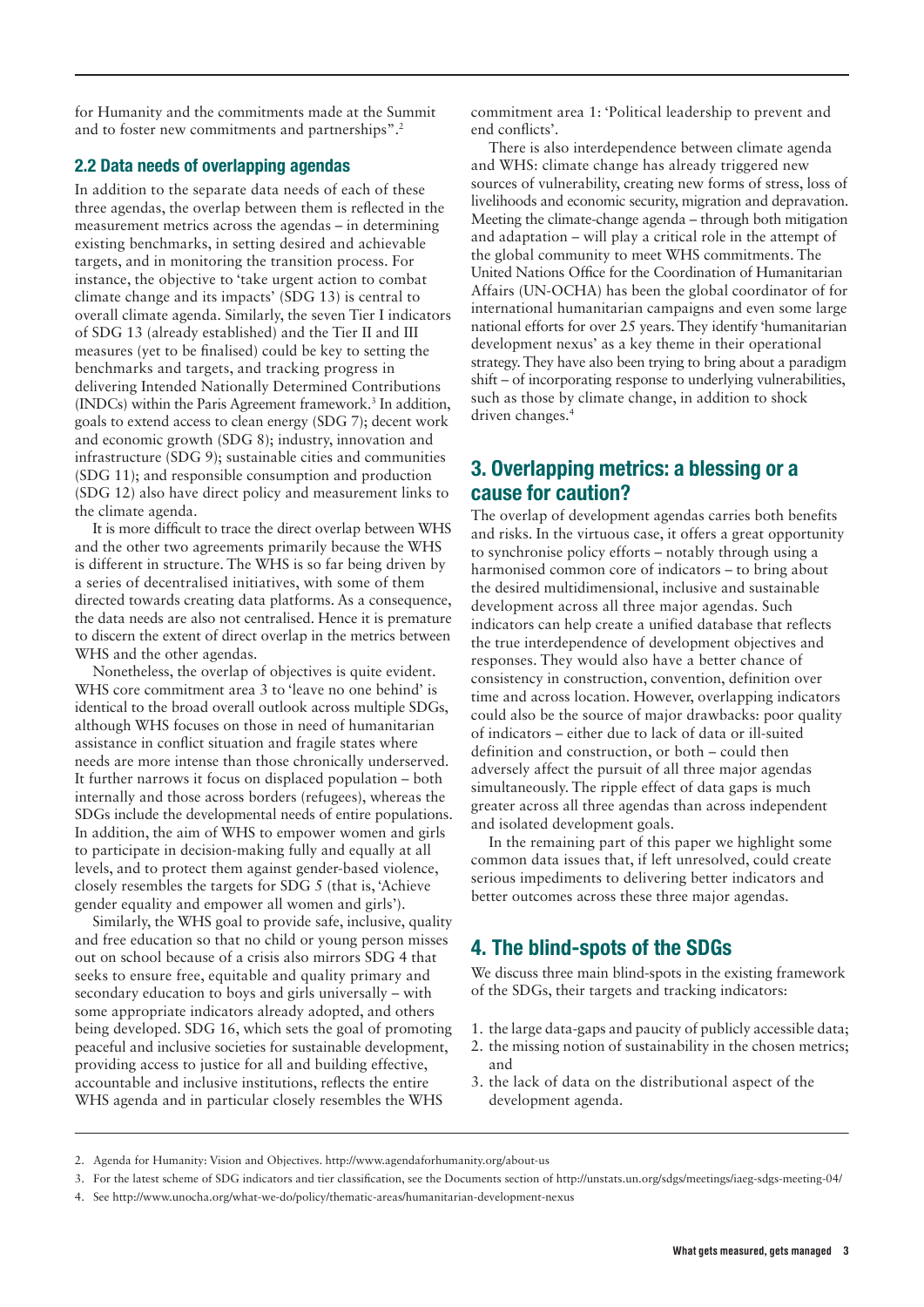#### 4.1 Large data-gaps and paucity of publicly accessible data

The 17 SDGs, their 169 targets and the 230 indicators shortlisted so far and classified into three tiers are quite extensive. Only Tier I indicators have been finalised, but these indicators are those that are most easily achieved. By construction, Tier I indicators are 'conceptually clear, [have] established methodology and standards available and data [are] regularly produced by countries' (UN STATS, 2016). Many are established MDG-era indicators. But there are only 80 Tier I indicators, accounting for 35% of the database needed just for the SDGs.<sup>5</sup>

The remaining Tier II and III indicators are still to be finalised: they are currently either gathered too infrequently to be meaningful to track progress, or have been reclassified from Tier I pending unresolved quality issues (Tier II), or the proposed metrics lack an established methodology and standards and it will take time and effort to develop and test them. Even among the Tier I indicators, there are many that lack data on all countries for the entire range of years being sought. For example, the World Bank World Development Indicators, (WB WDI), which are the primary source of basic income/wealth distribution and poverty metrics, report that they lack data for 77 countries (typically middle- or low-income countries) over the past 10 years to assess the recent trajectory of their povertyeradication initiatives reliably (Serajuddin et al., 2015). Further, only 62 % of Tier I indicators (and about 25 % of all indicators) have data online in publicly accessible formats (Dunning and Kalow, 2016). This indicates the extent of gaps in data even in the best formulated of the three development agendas.

Data provides the *tools* for decision-making, so the paucity of data hampers effective policy-making. In addition, the lack of publicly available data hinders effective monitoring and accountability of the development initiatives – key elements in the inclusive and transparent SDG development *process*. Regular updates of the database, and the creation of systems making the data publicly accessible in user-friendly formats, would address some of our concerns about this large data gap. But we anticipate that this would require sustained political through initiatives and funding; so far such commitments have tended to be scarce across all administrative levels.

#### 4.2 Missing notion of sustainability

Sustainability of the development process and outcomes – across economic, social and environmental dimensions – is a key aspect of the SDG agenda. In fact, 11 of the 17 goals explicitly use this term to define and describe its objective. Sustainability is inherently a forward-looking concept that spans an extended time horizon. Yet the targets associated with these 17 goals and 230 tracking indicators across all three

tiers are by construction neither forward-looking nor do they reflect the lifetime of outcome flows of the policy decisions.

First, data on current levels and past trends have serious limitations on the extent to which they can inform the future economic and environmental sustainability of these policies, practices and choices. They fail to capture potential future developments (such as likely technological breakthroughs) that the notion of sustainable practices and policies demand. For illustration, data on power generation, transmission and distribution costs are based on historical trends that primarily used non-renewables. We have not yet devised techniques to capture the costs and benefits of emerging technology still under development, such as off-grid and micro renewable power sources that could offer significant gains to achieving development and climate objectives. This handicap is similar to the problem faced in devising effective indicators to monitor SDGs that are future-oriented, such as building resilience and adaptability to the effects of climate change (discussed in greater detail in the section on COP21 Paris Agreement).

Second, even future-oriented investment decisions for programmes and physical infrastructure are typically based on indicators with a relatively short time horizon – using metrics such as internal rates of return (IRRs) and costbenefit analysis.6 Decisions based on such truncated time horizon lock us into policies and investments that might be prudent in the short-run but might be sub-optimal and, at times, even counterproductive in the long run. As an illustration, for many middle- and low-income countries, energy-infrastructure investments using carbon-rich and greenhouse-gas-generating technologies such as coal-fired power-plants are still cheaper than renewable energy sources over five to 10 years. However, such facilities have an operating lifespan of more than 25 years, sometimes more than 50 years, whereas the financial calculations are based on a much shorter time horizon.7 Using indicators that incorporate long-term approaches of asset evaluation – particularly over the entire lifecycle of the assets and using anticipated discount rates – can help mitigate some concerns of this extended time horizon.

Indicators based on existing or past experience are inherently backward-looking. To turn such indicators' orientation into the future, one option might be to incorporate complementary qualitative data or quantitative projection data that can factor in uncertain future possibilities with some sort of probability assessments. We could adapt estimating methods adopted in business decision assessments (McKinsey, US Securities and Exchange Commission).<sup>8</sup> But as these illustrations of commercial accounting of uncertain future also highlight, such qualitative or non-verifiable approaches will need to be based on a uniform convention of predicting principles, to limit the tendency for ad-hoc and subjective assessments. We currently do not have such a system, and we certainly need one to be incorporated into the SDG data framework.

- 6. Five or 10 years are the typical limits used for computing IRR for commercial projects.
- 7. Source: <http://www.iea-coal.org.uk/documents/81405/5990/Life-extension-of-coal-fired-power-plants>)

<sup>5.</sup> A Center for Global Development (CGDEV) report "*SDG Indicators: Serious Gaps Abound in Data Availability*" estimates that only 42 % of the indicators are Tier I (Dunning and Kalow, 2016)

<sup>8.</sup> See<http://www.mckinsey.com/business-functions/strategy-and-corporate-finance/our-insights/strategy-under-uncertainty> and [https://www.sec.gov/about/](https://www.sec.gov/about/offices/oca/ocafrseries-briefing-measurement.htm) [offices/oca/ocafrseries-briefing-measurement.htm](https://www.sec.gov/about/offices/oca/ocafrseries-briefing-measurement.htm)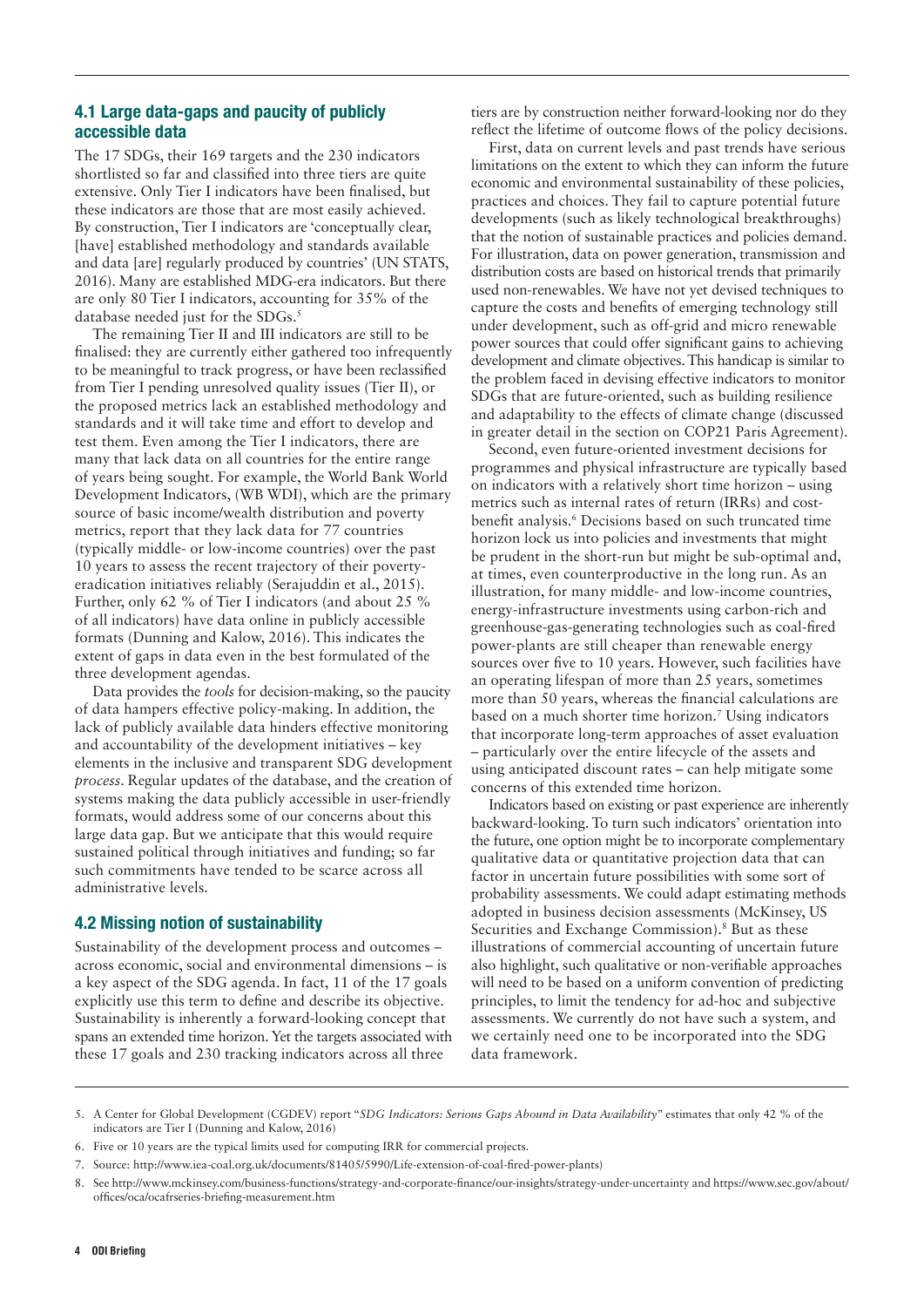### 4.3 Lack of data on the distributional aspect of the development agenda

While the SDGs are framed under the rubric of 'leave no one behind', most indicators being used for tracking and monitoring are predominantly macro indicators. Even when they are framed in per capita terms, such as for SDG 8 that seeks to 'promote sustained, inclusive and sustainable economic growth, full and productive employment and decent work *for all*', most data are still based on aggregate measures. They systemically fail to capture the distributional aspects of the benchmarks, the policies and their impact. Even in instances where we do have some internationally comparable data that feeds into core distributional indicators such as income or consumption distribution (measured by indicators such as Gini coefficients), the data are not harmonised – resulting in fragmented indicators over scope and time. Data is not available for all countries at regular time intervals; the World Bank has no official (publicly available) income-inequality data for countries in the Middle East and North Africa region, and in some cases the most recent country statistics are from 2005 (WB, 2016).<sup>9</sup> There has been some success in harmonising data – such as different indicators of income inequality using alternative measures from the same institutional source, the World Bank (Smeeding and Latner 2015). But this limited success is a reflection of the wider, persistent, unresolved problem of fragmented data across indicators, time, and different sources.

Besides, we have very limited data and understanding of distributional patterns of other indicators that directly affect the benchmarks and intended targets of SDGs. Multiple SDGs seek to mitigate and eventually eliminate existing imbalances in access to services (such as health, education, economic opportunities, property rights etc.). The targets require policies and programmes focused on serving chronically marginalised segments of the population such as children, women, ethnic minorities and rural inhabitants. But we cannot expect to meet the SDGs without disaggregated data: only data can reveal the existing patterns of imbalance or help to monitor progress in redressing these imbalances. An assessment of the Millennium Development Goals (MDGs), the predecessors to the SDGs – highlights the consequences of not using disaggregated data: the MDG-driven policies that only focused on average effects did lead to an impressive reduction in overall poverty. However, the poorest and most marginalised segments of the population either did not benefit at all, or not enough to be lifted out of poverty (Bhatkal et al., 2015).

Disaggregated data from household surveys could indicate the patterns of development, particularly for those who are chronically marginalised – the forms, extent and dimensions of their exclusion. The best sources of such data are the World Bank's Living Standards Measurement Surveys  $(LSMS)^{10}$ , the Demographic and Health Surveys (DHS)<sup>11</sup>, and the Multiple Indicator Cluster Surveys (MICS)<sup>12</sup>, to

name a few prominent ones. A few of these surveys are being used for monitoring SDGs.

However, the construction of these surveys pre-date the SDGs. And so their use is being planned on the basis of what is already available in the survey modules as tried and tested indicators, rather than being the most accurate metric to effectively monitor SDGs. Moreover, the surveys differ in their methodologies, they were designed for different purposes, and so make consolidation of diverse sources into a harmonised database extremely difficult (Ferreira et al. 2015). A composite database based on a uniform methodology could conceivably permit assimilating disaggregated data from different surveys into a unified platform – such as health information from DHS and information on access to reliable all-weather road access from LSMS for the same household. With such information, we could assess the impact of one policy on multiple targets across multiple household characteristics concurrently (such as whether the rural poor in a particular region of a country face specific impediments to reach hospitals using all-weather roads, and how access to health services for such a marginalised group might change with investments in roads).

We suggest that for goals and targets that have distributional issues at their core to capture truly the objectives of those goals, the new metrics being designed and tested (Tier II and III) should be collected by household surveys as far as possible. We also recommend that these different surveys use comparable methodologies, making it feasible to consolidate the separate strands of surveys into a comprehensive, unified database. The scope of household surveys must also be broadened. Additional targeting might be necessary to capture the conditions of and effects on groups trapped in pockets of deprivation where the needs of development are the most acute. One illustration is the survey-based assessment of working conditions and motivations of children in slums who are otherwise not represented adequately in aggregate metrics, in official national surveys such as census, or in small sample surveys (Quattri and Watkins, 2016).

# 5. The data challenges of the COP21 Paris Agreement

The 2015 Conference of Parties (COP21) in Paris achieved a legally binding international agreement on climate spanning 188 participating countries, with the aim of keeping global warming well-below 2°C from pre-industrial times. This agreement is deeply grounded in data monitoring greenhousegas (GHG) emissions and the removal of these gases from industrial, agricultural, and other processes. Data is also a key component of tracking the progress of each country against their Intended Nationally Determined Contributions (INDCs) to limit and reduce GHG emissions; data is also central to monitoring its effects of actions to mitigate

<sup>9.</sup> See *World Development Indicators*, 2016 [\(http://wdi.worldbank.org/table/2.9\)](http://wdi.worldbank.org/table/2.9)

<sup>10.</sup> World Bank, Living Standards Measurement Study, [http://econ.worldbank.org/WBSITE/EXTERNAL/EXTDEC/EXTRESEARCH/EXTLSMS/0,,menu](http://econ.worldbank.org/WBSITE/EXTERNAL/EXTDEC/EXTRESEARCH/EXTLSMS/0,,menuPK:3359053~pagePK:64168427~ piPK:64168435~theSitePK:3358997,00.html) [PK:3359053~pagePK:64168427~piPK:64168435~theSitePK:3358997,00.html](http://econ.worldbank.org/WBSITE/EXTERNAL/EXTDEC/EXTRESEARCH/EXTLSMS/0,,menuPK:3359053~pagePK:64168427~ piPK:64168435~theSitePK:3358997,00.html)

<sup>11.</sup> <https://dhsprogram.com/>

<sup>12.</sup> <http://mics.unicef.org/surveys>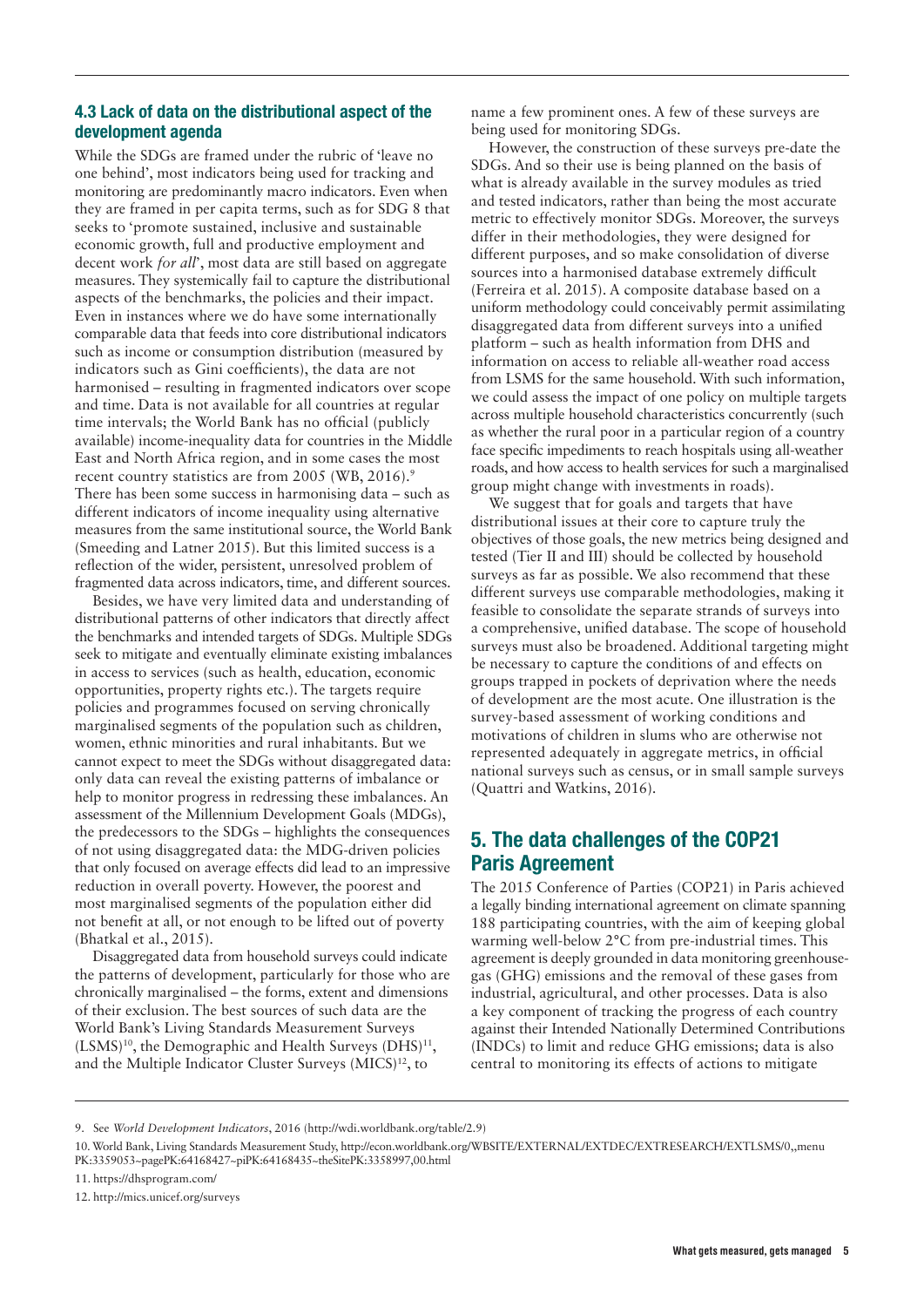and adapt to the effects of climate change over time. The UNFCCC has devised a detailed set of transparent, systematic, consistent and verifiable indicators and a matching timetable for reporting this data as a key component of the global needs based on which the INDCs are being proposed and enacted.13

While the frameworks for data gathering, recording, reporting and verification are fairly well-developed, we highlight the following three unresolved problems that could potentially undermine the effectiveness of the agreement's implementation:

- 1. the conceptual challenge of calibrating responses to an uncertain future;
- 2. capacity constraints in poorer economies to fulfil their data commitments; and
- 3. inconsistency in rules and procedures for reporting and monitoring.

#### 5.1 Accounting for an uncertain future

While our empirical models to predict long-term climate conditions have become increasingly sophisticated over time, there is still a fair degree of uncertainty in predicting long-term future climate. This makes planning and devising policy responses to mitigate and adapt to climate-change effects even more difficult and imprecise.

While measuring and tracking GHG emissions is backwardlooking and has a relatively well-settled methodology, less clear is the approach for predicting future climate conditions. Moreover, we have no precedent of current levels of GHG concentrations and so little basis for empirically suggesting the possible impact of a non-linear rising trajectory of GHG. And as a result, it is difficult to design accurate climate adaptation and mitigation actions that would be accurate and adequate in meeting their national climate change ambitions. Most approaches involve making some kind of climate projections for the future, but they differ in their methodology and assumptions. Burke et al. (2015) show that differences in assessment principles for climate uncertainty result in wide variations in estimated climate-change impacts, including instances of severe underestimation of the impacts. One remedial approach has been to offer a range of expected future projections achieved through different modelling methods, rather than provide an imprecise point estimate of future climate change.

#### 5.2 Capacity constraints to monitor data

All 188 countries have agreed to the binding commitments of this conference, and are required to submit their national plans to meet their intended targets. However, it is doubtful if all countries and notably many low- and middle-income countries possess the financial and technical capacity to monitor GHG emissions and their INDC compliance routinely. The very countries with the least

resources to manage the impact of the climate change will also tend to be the ones that have the least resources to match the data-gathering and reporting standards set by the high-income countries.

Possible remedies for this data handicap include the cheap transfer of technology through some form of financial support in pricing of equipment to monitor GHGs, and the training of personnel in the use of such tools and techniques. While a few middle-income countries such as Brazil have deployed some of the most sophisticated systems – including equipment and techniques – for monitoring the impact of climate change (LSE 2015), such experiences are exceptions in the developing world. A wider spread of monitoring technology and data systems might require the creation of a fund to finance transfer of technology and training, like the technical-assistance programmes funded by international financial institutions (IFIs). Another approach might involve multilateral development institutions such as the World Bank or the regional development banks to incur the initial fixed costs of setting up necessary data-gathering facilities, with country governments bearing the subsequent routine operational expenses.

### 5.3 Inconsistent rules and procedures for reporting and monitoring

In addition to the unpredictability of the future, rules and procedures for reporting and monitoring are non-uniform, and this makes it harder to orchestrate a coordinated, unified approach to deal with the global challenge. Uniformity in data systems is key to a transparent regime of controlling climate change, and for better accountability of policies designed to achieve the agreement targets. But while the importance of consistent systems for data gathering, reporting and monitoring is fairly obvious, devising such a universally accepted GHG-recording regime remains a work in progress (World Resources Institute (WRI), 2004). As UNFCCC reports, countries and even international institutions differ in their assessment of which gases constitute GHGs, the sources that form a part of the monitoring regime, and the frequency of data recording and reporting.14 Part of the problem arises because in some locations, monitoring is mandatory, in some it is voluntary (depending on the nature and size of the establishment); there are also distinctions made between commercial sources and non-commercial ones.<sup>15</sup> The major IFIs including the World Bank have led the process of harmonising GHG accounting tools and also early adaptation tracking tools, but the challenge is to implement it consistently and across all countries.

# 6. The missing links of WHS

The UN Secretary General convened the World Humanitarian Summit (WHS) in 2016 to highlight the critical links between war, poverty, inequality, climate change and disaster impacts; and efforts for risk reduction, crisis management and

<sup>13.</sup> See section on 'Process' in UNFCCC [\(http://unfccc.int/2860.php\)](http://unfccc.int/2860.php)

<sup>14.</sup> See [http://unfccc.int/ghg\\_data/ghg\\_data\\_non\\_unfccc/items/3170.php](http://unfccc.int/ghg_data/ghg_data_non_unfccc/items/3170.php)

<sup>15.</sup> See United Kingdom Department for Environment, Food and Rural Affairs (2009) *Guidance on How to Measure and Report Your Greenhouse Gas Emissions*. London. [\(https://www.gov.uk/government/uploads/system/uploads/attachment\\_data/file/69282/pb13309-ghg-guidance-0909011.pdf](https://www.gov.uk/government/uploads/system/uploads/attachment_data/file/69282/pb13309-ghg-guidance-0909011.pdf))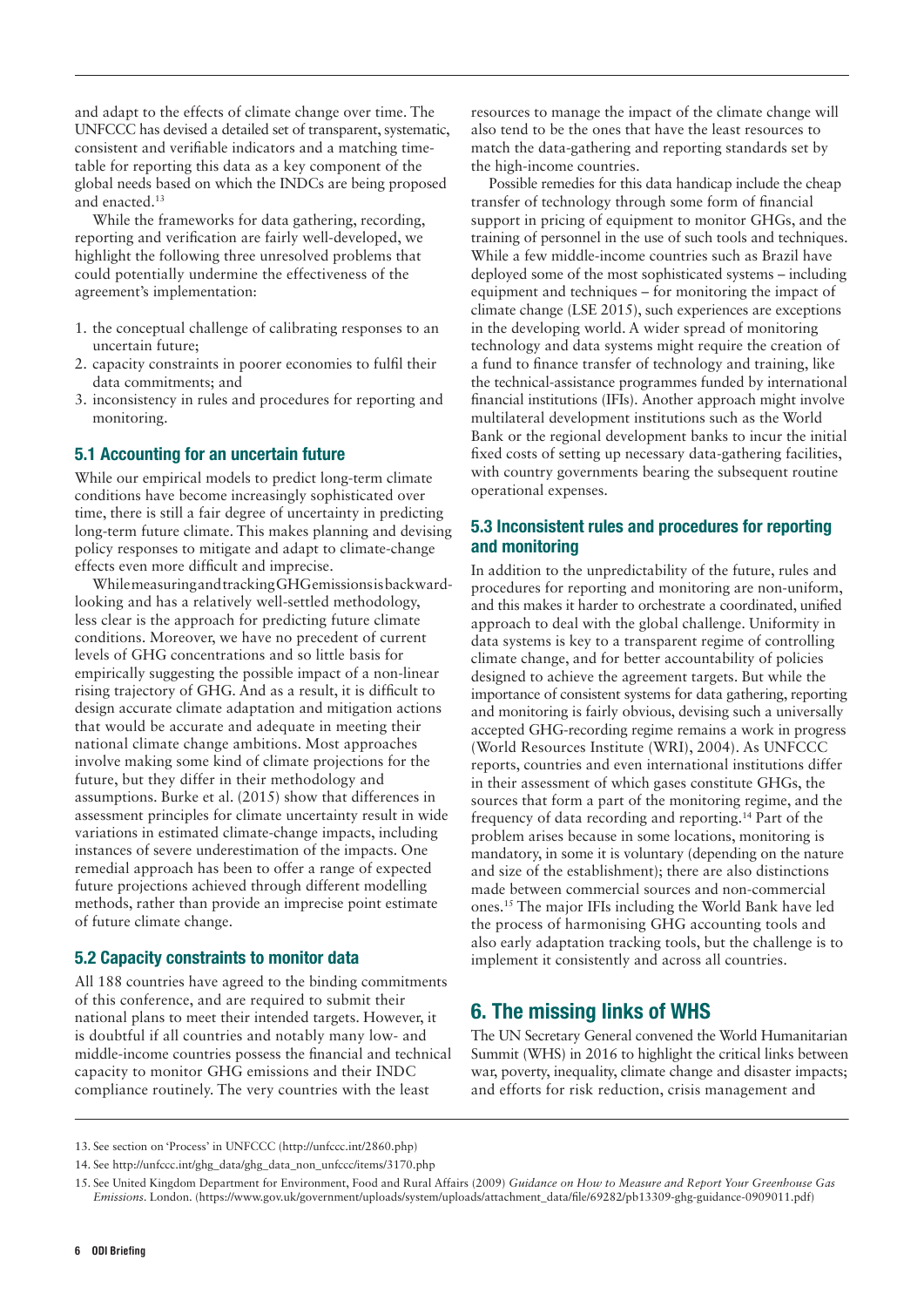response.16 The summit combined 9,000 grassroots, multistakeholder participants from across the aid sector, regional groupings, international non-governmental organisations, a large range of civil society, and private-sector organisations for informal consultations with high-level political entities, including 55 heads of state and government, and UN agencies. The summit detailed 'a five-point action agenda that outlines the changes that are needed to alleviate humanitarian suffering, and reduce risk and vulnerability' (WHS).<sup>17</sup> This action agenda is not a formal agreement but comprises commitments by any set of participants of the summit; these commitments are dependent on data, and will have limited success if some the existing data-gaps are not addressed. Below we elaborate on two unresolved data issues:

1. the lack of clarity on data needs; and

2. the lack of data on people facing humanitarian crises.

#### 6.1 Lack of clarity on data needs

While the commitments of WHS would need to rely on data to drive its agenda of five-point core responsibilities and 32 commitments and to monitor any progress, the precise indicators that would enable this have yet to be defined and refined. The description of the action agenda indicates that these commitments could have a high degree of overlap with some of the SDGs. However, the action-agenda items are broad and open to diverse subjective interpretations, even if they focus on people affected by conflict and are displaced. For instance, WHS's core commitment area 3 – to 'Leave no one Behind: A commitment to address forced displacement' – overlaps with the overall theme across multiple SDGs. However, the WHS agenda has not yet specified the dimensions or extent along which humanitarian interventions will occur to make their development more inclusive. A similar case relates to the core responsibility of "Changing people's lives: From delivering aid to ending need". Lack of defining the "end of need", the metric to be used for assessing this goal – and if it can ever be fully achieved could jeopardise the success of achieving the targets.

As WHS initiatives are keen to focus on segments of the world population facing acute humanitarian emergencies and in some cases, in linking these short-term needs with longer-term development goals, it will be critical to link the indicators for WHS commitments to the broader SGD goals. Definitions of what constitutes suffering humanitarian strife need to be established first, prior to any tracking and evaluating based on data.

#### 6.2 Lack of data on people facing humanitarian crises

People facing humanitarian needs tend to be least reviewed through systematic assessments of population, whether through official census or other household surveys. While we get some information from refugee camps (the World Bank is currently undertaking surveys among immigrants

and refugees from Northern Africa in settlement camps in Italy) and from some national statistical organisations, those are not gathered systematically and also most often do not capture the large sections of the population who get dispersed within countries and do not congregate at any specific location for any extended period of time, or those who remain in conflict hot-spots throughout humanitarian crises. This results in chronic under-reporting (and also leads to misreporting) by as much as 250 million people who are omitted worldwide from population survey samples by design (Carr-Hill, 2013). There is currently no datagathering mandate within WHS, and it should be included in the priority commitments. While UN-OCHA highlights needs assessment as one of their key operational themes, their mission statement however does not explicitly identify gathering as a priority for its efforts.18 In the absence of such information it is extremely difficult to identify who needs humanitarian assistance and what their priority needs are.<sup>19</sup>

# 7. Conclusion: how data can help deliver the post-2015 development agenda

The three agendas considered in this paper are complementary. Just as the holistic SDG agenda presents a foundation for some aspects of the climate agreement and can serve as a basis for many of the WHS commitments related to protracted crises, in similar vein, the data needs and indicators shortlisted for the SDGs are the most diverse among these three development initiatives and lend themselves to the climate and humanitarian agendas.

There are, however, data blind-spots and data ambiguity, which we have highlighted in this paper and which currently blight the composite development agendas. We can exploit the benefits of synergy among the indicators and development agendas if we are able to overcome these impediments. In summary, the main impediments are:

- **•** large data-gaps and paucity of data for SDGs
- **•** the missing notion of sustainability and lack of distributional aspect in SDG indicators
- **•** SDG and climate-change indicators being ill-equipped by design to capture future developments, of external environmental conditions as well as of changes in policy options and technology
- **•** capacity constraints in those countries with the greatest need to incorporate indicators of the climate agenda
- **•** lack of uniformity in rules and procedures of monitoring climate agenda
- **•** lack of clarity on data needs of WHS
- **•** difficulty in unifying data that are collected by individual agencies and institutions and hence are fragmented, uncoordinated and non-standardised – and also do not have complete coverage

<sup>16.</sup> See WHS (2016) *Commitments to Action*.

<sup>17.</sup> See <https://www.worldhumanitariansummit.org/>

<sup>18.</sup> http://www.unocha.org/#

<sup>19.</sup> The WHS (2016) did host a session titled "Bedrock of our Action? Improving the Impact of Data in Displacement Situations", and there are voluntary data commitments and isolated initiatives to create data portals. But there is no explicit data gathering mandate within the process. [\(https://environmental](https://environmentalmigration.iom.int/whs-side-event-bedrock-our-action-improving-impact-data-displacement-situations) [migration.iom.int/whs-side-event-bedrock-our-action-improving-impact-data-displacement-situations\)](https://environmentalmigration.iom.int/whs-side-event-bedrock-our-action-improving-impact-data-displacement-situations)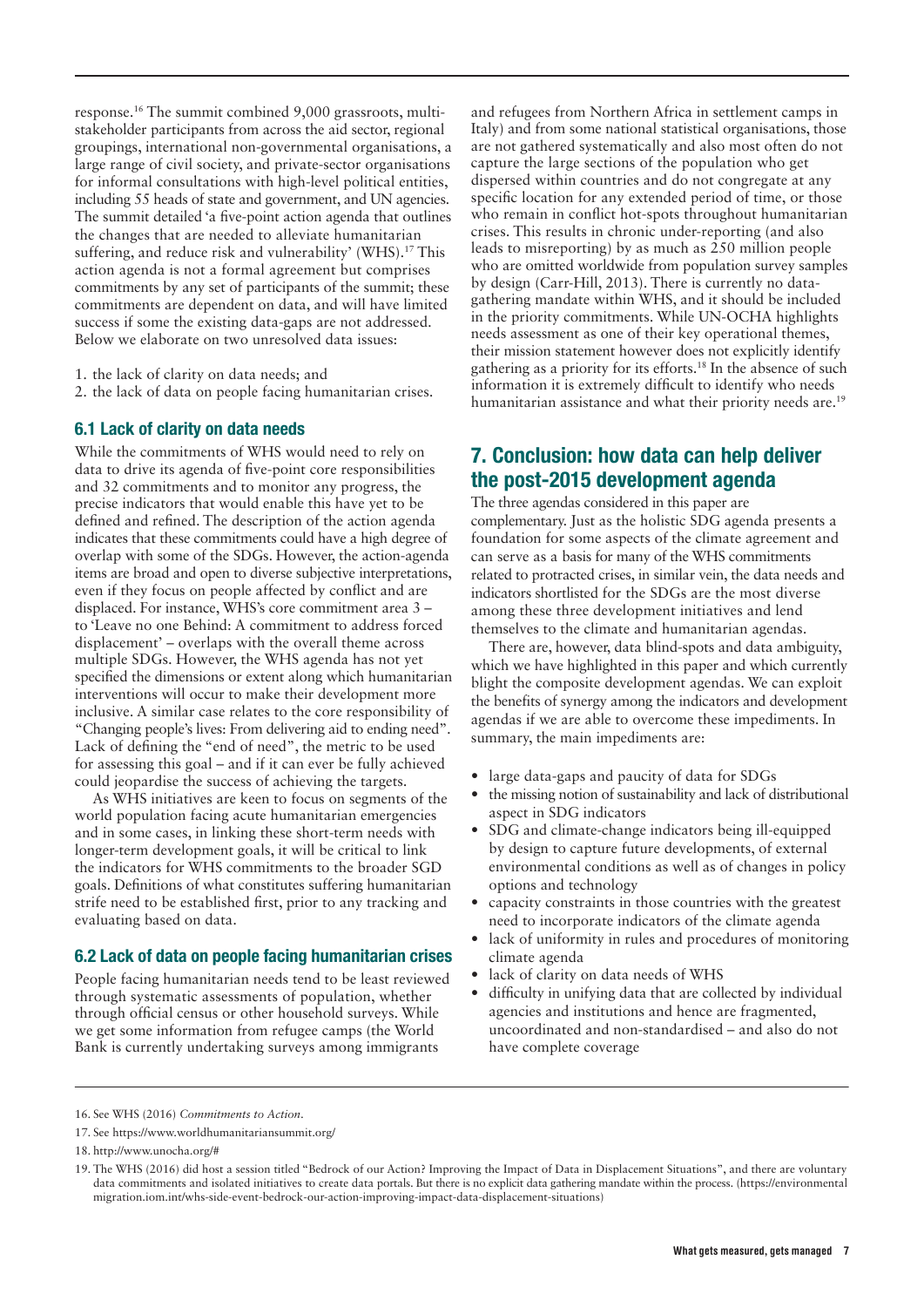**•** difficulty in reaching those in conflict and disaster conditions, and hence systematically missing out on those segments of the population that may be in most need.

In this paper we have also indicated some possible remedies; a few are already being tried and some could be undertaken by the international community. Some conceptual issues around particular types of indicators and agendas however remain unresolved.

Development agencies understandably have specific expertise and data pertaining to their core areas of development expertise (such as the World Bank in large investment financing of infrastructure and social-protection programmes, UNICEF in identifying and mitigating children's poverty, or the Food and Agriculture Organization and the World Food Programme in hunger and food-deprivation metrics). This paper suggests that greater coordination and harmonising their separate databases would help in monitoring and assessing the outcome of policies across parallel development agendas. This would also be useful to overcome fragmentation of the data ecosystem and encourage coordination between relevant actors (IFIs and UN agencies serving as 'custodian' of particular datasets) and data capacity-building initiatives across these three major agendas. However, to realise such benefits, datasets would need to be openly accessible. Not all datasets are currently publicly accessible.

The UN Secretary General's office can play an important role in coordinating data efforts across UN agencies and other relevant actors, such as IFIs, to achieve a coherent data ecosystem – and broaden the scope and harmonisation of data gathering, management and reporting systems. The Global Partnership for Sustainable Development Data is a prominent initiative undertaken to form global networks of data that span official sources (governments and international agencies), civil society, non-governmental agencies and independent non-profit development institutions.<sup>20</sup> This Global Partnership, using the SDG indicator framework that is the most comprehensive and refined among these three development agendas, can help the SDGs act as a natural docking station, coordinate between development agenda needs and avoid duplication. For example, as experts within the humanitarian system discuss a monitoring framework for the WHS, they could involve key actors from the development of the SDG framework or UN agencies custodian of a small sub-group of SDG datasets that are relevant to specific WHS commitments. As we discussed above, there are potential synergies between the UNFCCC data capacity provision and that of the SDGs. The new Centre for Humanitarian Data, set to be launched in 2017 to pursue the WHS agenda, can also help exploit its data overlap with the climate agenda.

However, some data gaps can only be filled by increasing the frequency and scope of data-gathering exercises, particularly those that are household- or individual-based. But this raises the cost of data gathering and management. In developing countries where spending needs are more acute and fiscal constraints higher, spending on programmes is often prioritised over spending on data (gathering and analysis).

This creates a definite role and unique opportunity for multilateral IFIs as well as interested donor countries and institutions to push investments in data capacity in countries with weak statistical capacity. The IFIs can make the core starting investment in creating the data-gathering and management capacities and systems; the national governments can subsequently incur the operational expenses. By being involved in setting up data systems IFIs can ensure consistency in approach across countries, ensure the adoption of best practices in data management, and also derive economies of scale from having performed similar exercises in multiple contexts and countries. Technology can also help minimise the cost implication of such initiatives, as with the webbased *MyWorld2030* survey instituted by UNDP; these modules, when implemented, are designed to be nationally representative samples.21

Transparency through readily accessible and up-to-date data is a key accountability mechanism. Investing in good data and open data portals stimulates informed debate and better policies (and necessary course corrections) on where we are making progress on these major agendas, and how it can be accelerated. In particular, better data collection and disaggregation will be needed to monitor progress on the principle of 'leaving no one behind' which cuts across the different agendas; for instance, by including data on vulnerable groups that are also relevant to the WHS agenda, such as refugees, internally displaced people and migrants, those most susceptible to the adverse effects of climate change and to the range of SDGs (Nakhooda et al., 2016).

Following the spate of agreements and summits in 2015–2016, the stage is now set for developing systems to start to put into operation the outcomes from those gatherings, and exploit the synergies between overlapping development agendas. The High Level Political Forum meetings have been assessing progress on the SDGs. The next two meetings, titled 'Eradicating poverty and promoting prosperity in a changing world' in 2017, and 'Transformation towards sustainable and resilient societies' in 2018, have natural overlaps with the COP21 climate agenda; the IAEG-SDGs meetings are making headway on finalising Tier II and III indicators, and considering the possibility of upgrading, replacing, or even adding to the indicators for the SDGs. A stock of progress on the Paris Agreement is scheduled for 2018, and the first update of INDCs for 2020. These events will either be directly hosted by the UN, or will be closely affiliated to different UN agencies.

In the years ahead, the UN Secretary General will be strategically positioned to offer stewardship across all three development agendas concurrently. His office will be best placed to create pathways for coordinating between the agencies pursuing different development goals – both within the UN family and other large multilateral institutions. We recommend that his office helps establish systems that can institutionalise this data overlap, create a coherent data ecosystem that overcomes existing data gaps. The office can also stimulate introduction and incorporation of incorporate new indicators that create a virtuous cycle of helping achieve all the interlinked and interdependent development agendas.

<sup>20.</sup> Global Partnership for Sustainable Development Data (2015). (<http://www.data4sdgs.org/>)

<sup>21.</sup> UNDP (2015) *MyWorld2030* [\(http://myworld2030.org/](http://myworld2030.org/))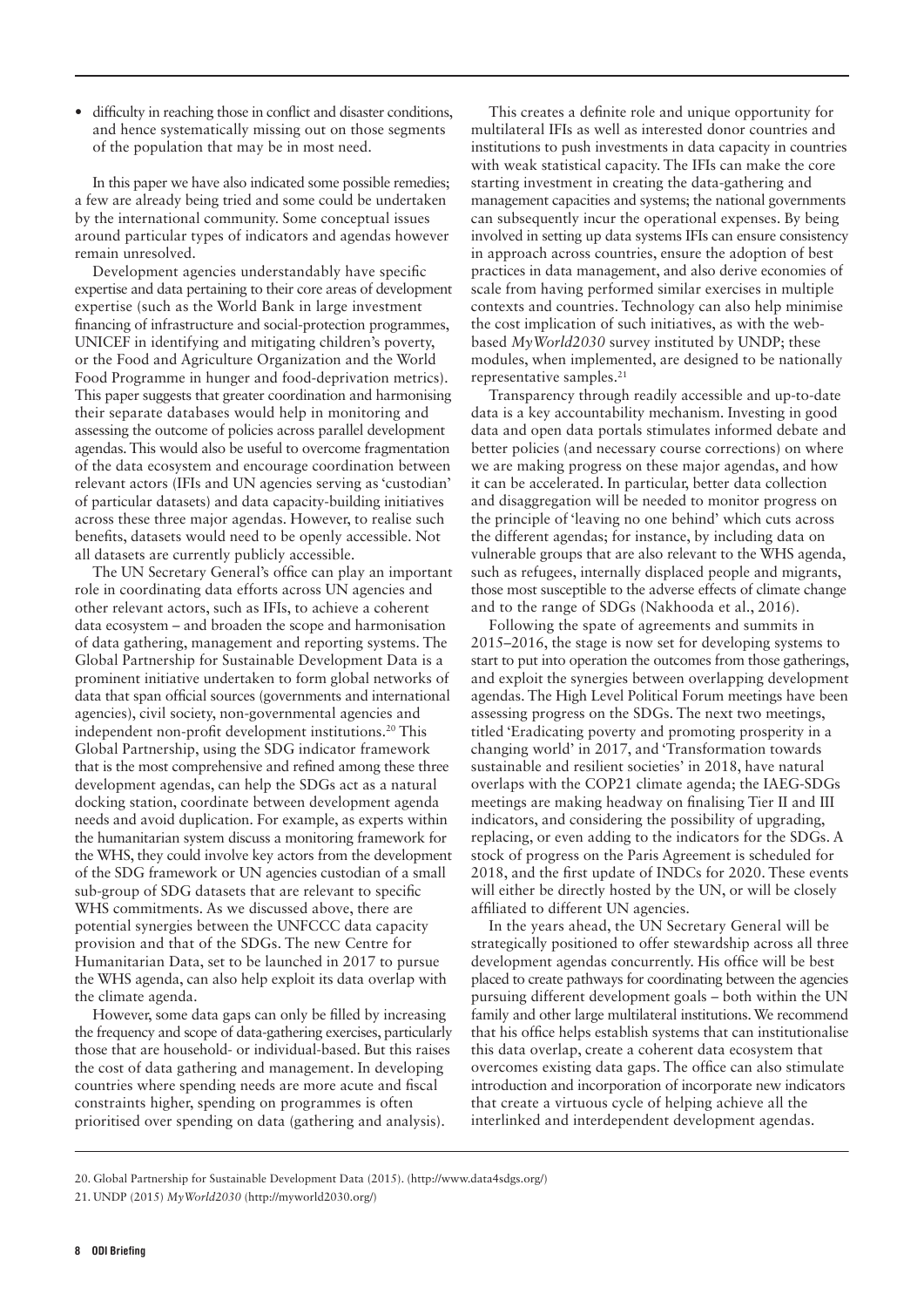# **References**

- Bhatkal, T., Samman, E., and Stuart, E. (2015) 'Leave no one behind: The real bottom billion', Briefing. London: ODI. (<https://www.odi.org/publications/9899-leave-no-one-behind-sdgs-mdgs-extreme-chronic-poverty-policy>)
- Burke, M., Dykema, M., Lobell, D.B., Miguel, E. and Satyanath, S. (2015) 'Incorporating Climate Uncertainty into Estimates of Climate Change Impacts'. *The Review of Economics and Statistics*, 97(2): 461-471. (http://www.mitpressjournals.org/doi/abs/10.1162/REST\_a\_00478?journalCode=rest#.WFFy4OaLSUk)
- Carr-Hill, R. (2013) 'Missing Millions and Measuring Development Progress', *World Development*. Vol. 46: 30-44. (<http://dx.doi.org/10.1016/j.worlddev.2012.12.017>)
- Dunning, C. and Kalow, J. (2016) *SDG Indicators: Serious Gaps Abound in Data Availability*, Washington, DC: Center for Global Development
- Ferreira, F.H.G., Lustig, N. and Teles, D. (2015) 'Appraising Cross-National Income Inequality Databases: An Introduction', *Journal of Economic Inequality*. 13(4): 497-526.
- Global Partnership for Sustainable Development Data (2015) [\(http://www.data4sdgs.org/\)](http://www.data4sdgs.org/)
- IEA (2015) *Energy and Climate Change: World Energy Outlook Special Briefing for COP21*. Paris: OECD/IEA. ([https://www.iea.org/media/news/WEO\\_INDC\\_Paper\\_Final\\_WEB.PDF\)](https://www.iea.org/media/news/WEO_INDC_Paper_Final_WEB.PDF)
- London School of Economics (LSE) (2015) 'The Global Climate Legislation Study: Brazil Country Profile', ([http://www.lse.ac.uk/GranthamInstitute/legislation/countries/brazil/\)](http://www.lse.ac.uk/GranthamInstitute/legislation/countries/brazil/)
- Nakhooda, S., Lucci, P., Bennett, C., Bryant, J. with Watson, C. (2016) 'Our Shared Future: Implementing the Sustainable Development, Climate and Humanitarian Summit agendas'. London: ODI.
- Quattri, M. and Watkins, K. (2016) 'Child Labour and Education: A Survey of Slums Settlements in Dhaka'. London: ODI.
- Serajuddin, U., Uematsu, H., Wieser, C., Yoshida, N. and Dabalen, A. (2015) *Data Deprivation: Another Deprivation to End*, World Bank Policy Research Working Paper 7252. Washington, DC: World Bank.

(<http://documents.worldbank.org/curated/en/700611468172787967/pdf/WPS7252.pdf>)

- Smeeding, T. and Latner, J.P. (2015) "PovcalNet, WDI and 'All the Ginis': A Critical Review", *Journal of Economic Inequality*. 13(4): 603-628.
- Sustainable Development Solutions Network (Center for International Earth Science Information Network, ODI, Open Data Watch, Paris21, Simon Fraser University, Sustainable Development Solutions Network, UNIDO, UNICEF) (2015) *Data for Development: A Needs Assessment for SDG Monitoring and Statistical Capacity Development*. ([https://sustainabledevelopment.un.org/content/documents/2017Data-for-Development-Full-Report.pdf\)](https://sustainabledevelopment.un.org/content/documents/2017Data-for-Development-Full-Report.pdf)
- United Nations (2014) *The Road to Dignity by 2030: Ending Poverty, Transforming All Lives and Protecting the Planet – Synthesis Report of the Secretary-General On the Post-2015 Agenda*. New York. ([http://www.un.org/disabilities/documents/reports/SG\\_Synthesis\\_Report\\_Road\\_to\\_Dignity\\_by\\_2030.pdf\)](http://www.un.org/disabilities/documents/reports/SG_Synthesis_Report_Road_to_Dignity_by_2030.pdf)
- United Nations, Department of Economic and Social Affairs, Statistics Division. (2016) *Fourth meeting of the IAEG-SDGs*. (<http://unstats.un.org/sdgs/meetings/iaeg-sdgs-meeting-04/>)
- United Nations, Department of Economic and Social Affairs (2016a) *Global Sustainable Development Report 2016*. New York. ([https://sustainabledevelopment.un.org/content/documents/2328Global%20Sustainable%20development%20report%](https://sustainabledevelopment.un.org/content/documents/2328Global%20Sustainable%20development%20report%202016%20(final).pdf)  [202016%20\(final\).pdf](https://sustainabledevelopment.un.org/content/documents/2328Global%20Sustainable%20development%20report%202016%20(final).pdf))
- United Nations (2016b) Sustainable Development Goals Knowledge Platform. New York. ([https://sustainabledevelopment.un.org/?menu=1300\)](https://sustainabledevelopment.un.org/?menu=1300)
- United Nations, Department of Economic and Social Affairs Office for ECOSOC Support and Coordination (2008) *Achieving Sustainable Development and Promoting Development Cooperation Dialogues at the Economic and Social Council*. New York. [\(http://www.un.org/en/ecosoc/docs/pdfs/fina\\_08-45773.pdf\)](http://www.un.org/en/ecosoc/docs/pdfs/fina_08-45773.pdf)
- UNDP (2015) *MyWorld2030* ([http://myworld2030.org/\)](http://myworld2030.org/)
- UNDP (2009) *Handbook on Planning, Monitoring and Evaluating for Development Results*. New York. ([http://web.undp.org/evaluation/evaluations/handbook/english/documents/pme-handbook.pdf\)](http://web.undp.org/evaluation/evaluations/handbook/english/documents/pme-handbook.pdf)
- United Nations Economic and Social Council, Statistical Commission (2016) *Report of the Inter-Agency and Expert Group on Sustainable Development Goal Indicators – Note by the Secretary-General* E/CN.3/2016/2/Rev.1 (<http://unstats.un.org/unsd/statcom/47th-session/documents/2016-2-IAEG-SDGs-Rev1-E.pdf>)